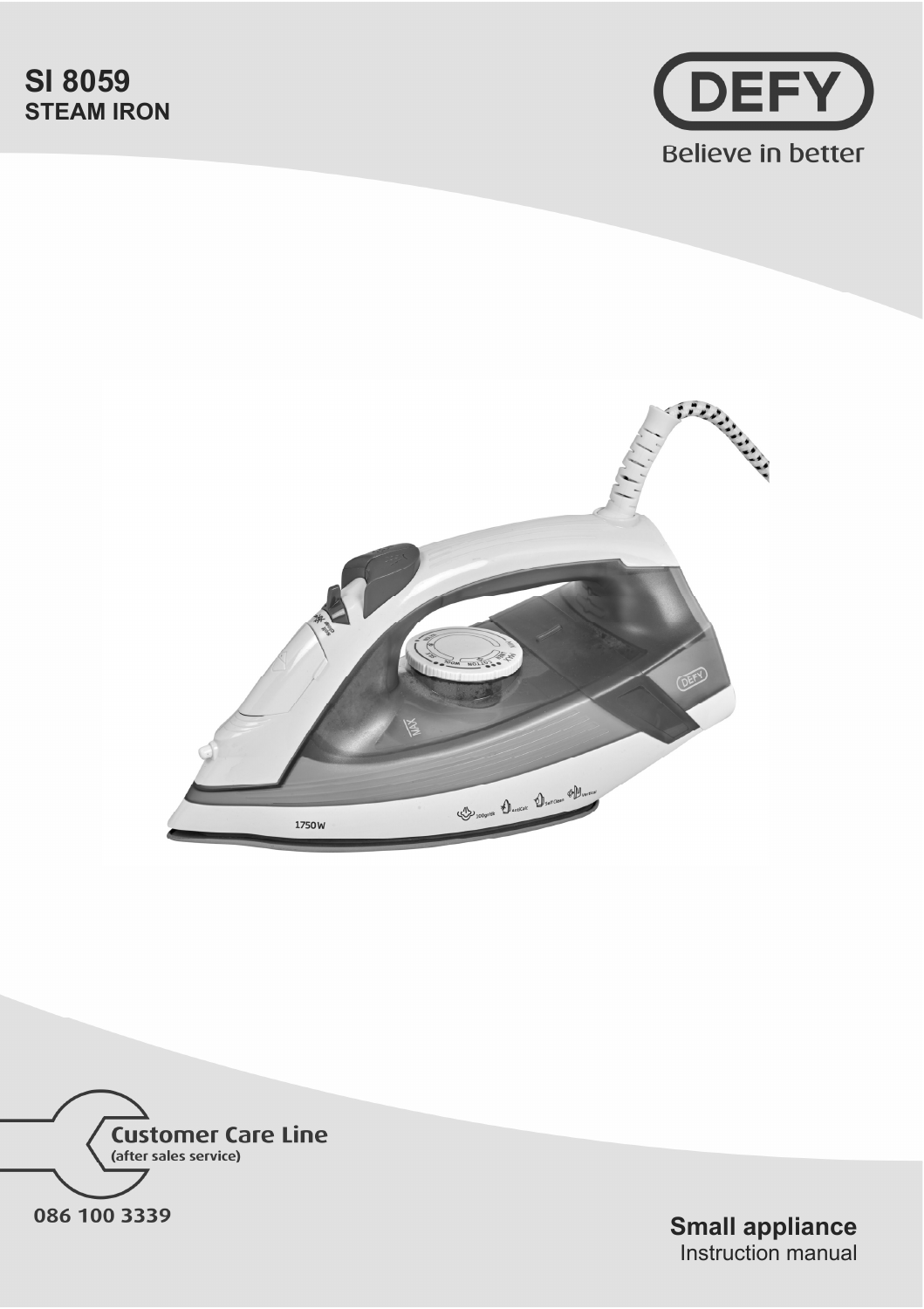# **Read this manual before operation of the appliance!**

# **Dear Customer,**

Congratulations on the purchase of your new Defy appliance!

Please read this manual carefully before using your appliance for the first time and then store it within easy reach for future reference. We trust you will enjoy years of trouble free use.

#### **The user manual:**

- This manual will provide you with information on how to safely operate and care for your appliance in order that you gain the maximum benefit from it.
- Pay particular attention to any safety instructions.

## **Controls and parts**



- **1.** Power cable
- **2.** Iron base plate
- **3.** Temperature adjustment knob
- **4.** Soleplate
- **5.** Water spray nozzle
- **6.** Water refill lid
- **7.** Lime removal (self clean) button
- **8.** Shock steam button
- **9.** Water spraying button
- **10.** Thermostat indicator and Auto-Off light



The manufacturer strives for continuous improvement. For this reason, the text and illustrations in this manual are subject to change without notice.

If the appliance is damaged in any way do not use it. Report the damage to your dealer who will take the necessary corrective action.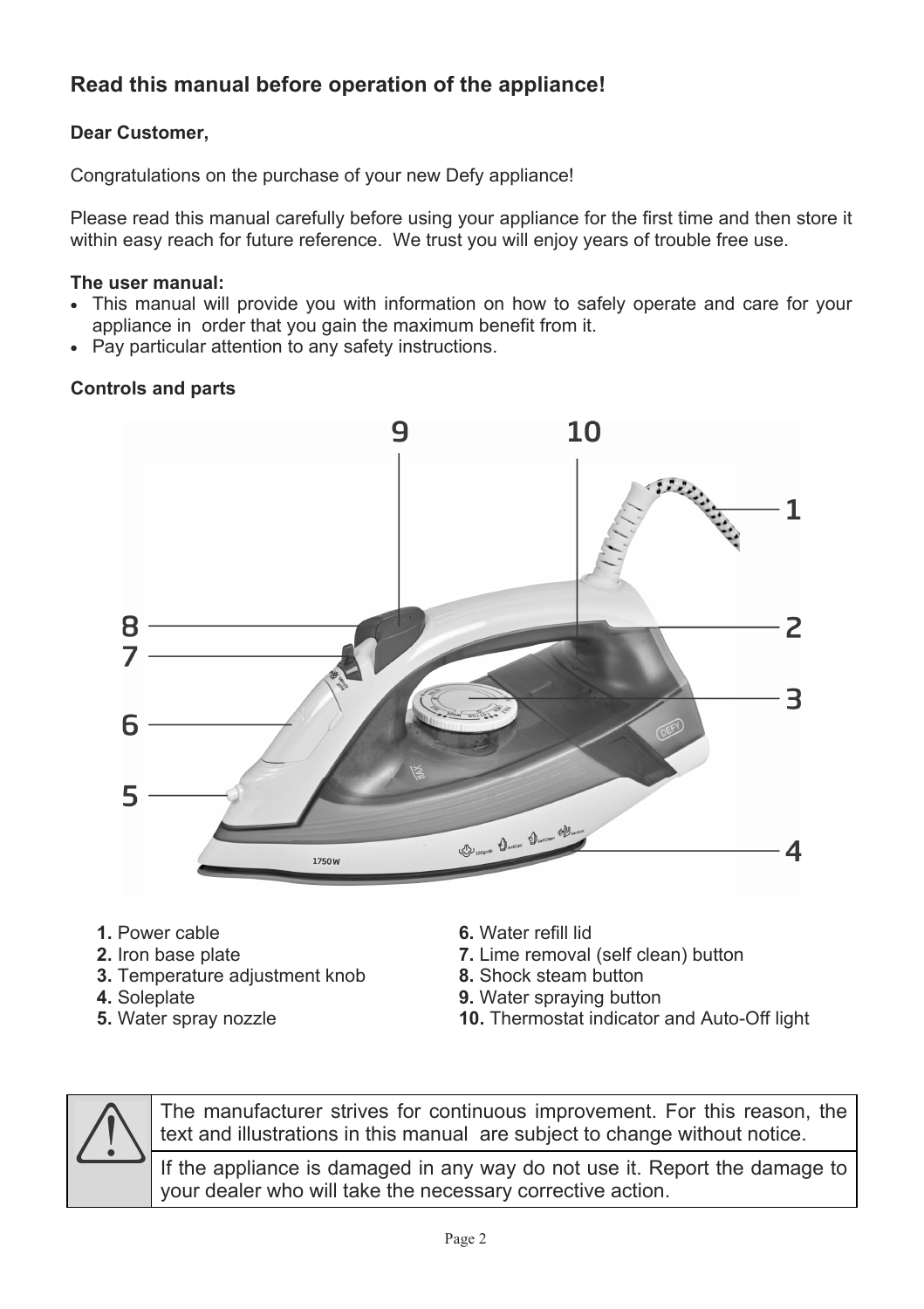# **1 Safety and set-up**

Please read this instruction manual thoroughly prior to using this appliance! Follow all safety instructions in order to avoid damages due to improper use!

Keep the instruction manual for future reference. Should this appliance be given to a third party, than this instruction manual must also be handed over.

# **General safety**

- xDo not use the appliance outdoors or in the bathroom.
- No responsibility shall be assumed for damages arising from misuse or improper handling of the appliance.
- xDo not leave this appliance unattended while it is in use. Extreme caution is advised when the appliance is being used nearby children and people with limited physical, sensorial or mental capacities.
- Do not open the casing of the appliance under any circumstance. No responsibility shall be assumed for damages arising from improper usage.
- In case of any damage to the appliance or power cord, it should be repaired or replaced by the dealer, service centre or an authorised specialist to avoid any danger. Faulty or unqualified repair work may be dangerous and cause risk to the user.
- xOnly use the original parts or parts recommended by the manufacturer.
- To ensure safe operation of the appliance, do not attempt to change the safety features in any way.

# **Electrical safety**

- Never submerge the iron in water.
- Never use this appliance with damp or wet hands.
- xAlways disconnect the iron from the electrical outlet when filling with water or emptying and when not in use
- xEnsure that your supply power source complies with the information on the rating plate. To disconnect the appliance from the power source unplug it.
- xFor additional protection, this appliance should be connected to a household residual current device with a rating of no more than 30 mA. For recommendations, consult your electrician.
- Pay attention not to step or trip on the power cable when using the appliance.
- Place the appliance so that the plug is always accessible.
- Completely unwind the mains cable.
- Never touch the plug of the appliance with damp or wet hands.
- xAlways unplug the iron when not in use ,even if only for a short period of time. Unplug it from the mains and leave it standing on its rear base.
- xAlways unplug the iron before filling the water or when removing the excess water form it.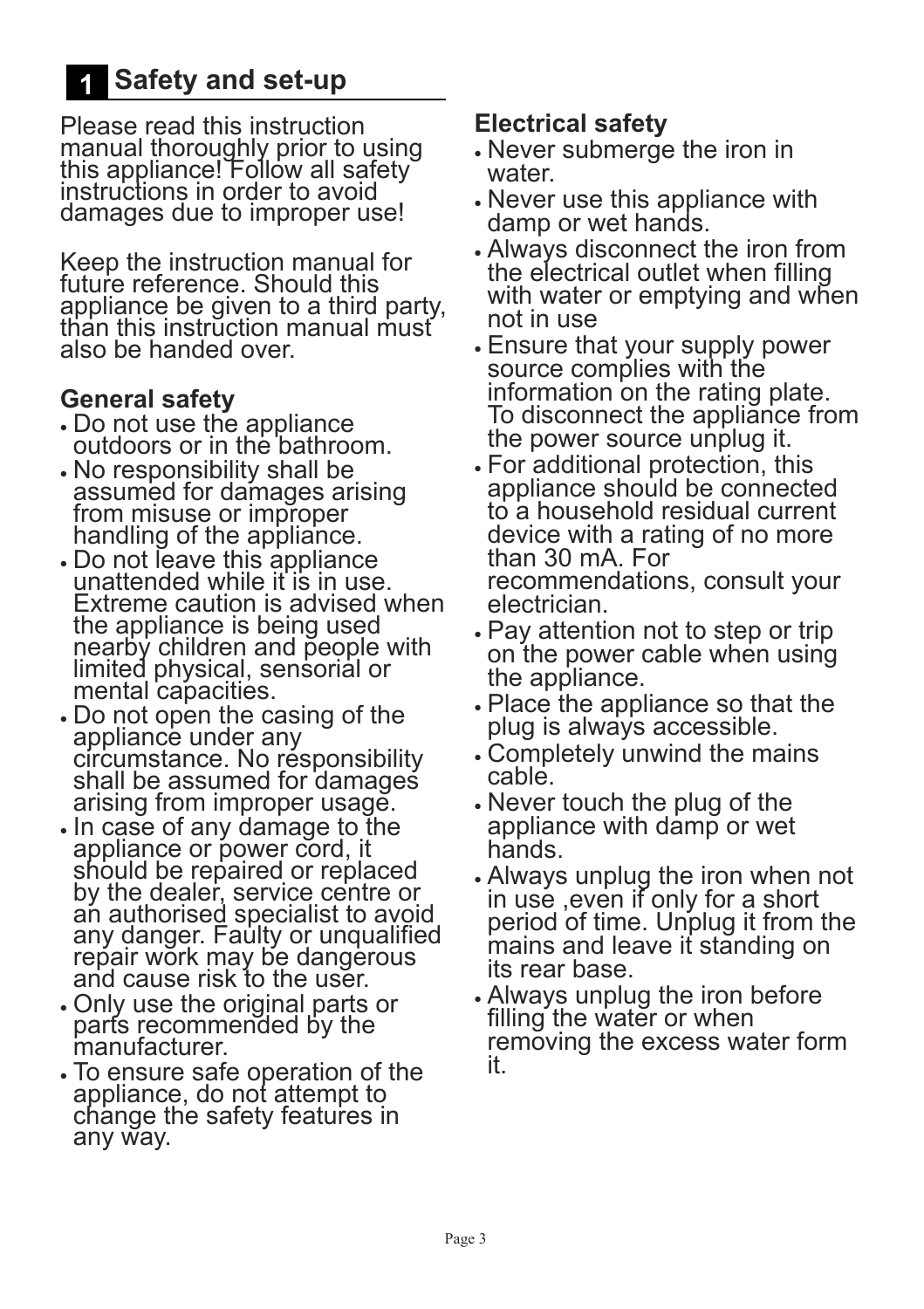- To avoid damage to the power cord, do not allow it to be squeezed, twisted or rubbed against sharp edges. Keep the power cord away from hot surfaces and naked flame.
- x Do not pull on the power cable of the appliance to disconnect it from the power supply and never wrap the power cable around the appliance.
- Do not use this appliance with an extension cord.
- x Do not immerse the appliance, the power cord or the plug in water or in any other liquid.
- x To avoid overloads , do not plug any other high-power appliance into the same electricity line.

# **Product safety**

- xDo not put the appliance on hot surfaces (gas, electric or coal stove, etc.). Keep this appliance away from all kinds of hot surfaces.
- To avoid injury or material damages, always keep your hair, clothes and all other belongings away from the appliance when it is in use.
- xWarning Risk of Burning! Do not touch the hot base plate of the iron. Do not lean on the iron when it is in use. Hot air will come out from the appliance during operation! Hold the iron only by its handle.
- If this appliance drips or leaks water or has other failures, it must be checked and repaired by an authorized service specialist. Do not use this appliance until it is repaired.
- Do not allow the iron to come into contact with zippers, metal buttons or other metal parts as these may damage the base plate of the iron.
- Make sure that the iron is always placed on a storing stand and switched off before leaving the appliance unattended. The iron is designed to rest on the heel. Do not leave the iron unattended when switched on. Do not place the iron on an unprotected surface even if it is on its heel rest.
- Never direct the hot base plate of the appliance to people, pets or other electrical appliances when steam is coming out.
- The surface on which you will use and place the iron should be stable. The iron shall be used on a stable ironing board.
- Before placing the iron onto an ironing board, make sure that the floor where you will place the ironing board is stable.
- xAfter use, leave the appliance to cool down completely in a safe place away from reach of children and people with limited physical, sensorial or mental capacities. Wait until the appliance cools down completely before storing it. Unattended hot irons may cause burns and injuries!
- The iron should always be turned to "min" before plugging or unplugging from the mains outlet. Never pull the cord to disconnect from the mains: instead, grasp plug and pull to disconnect.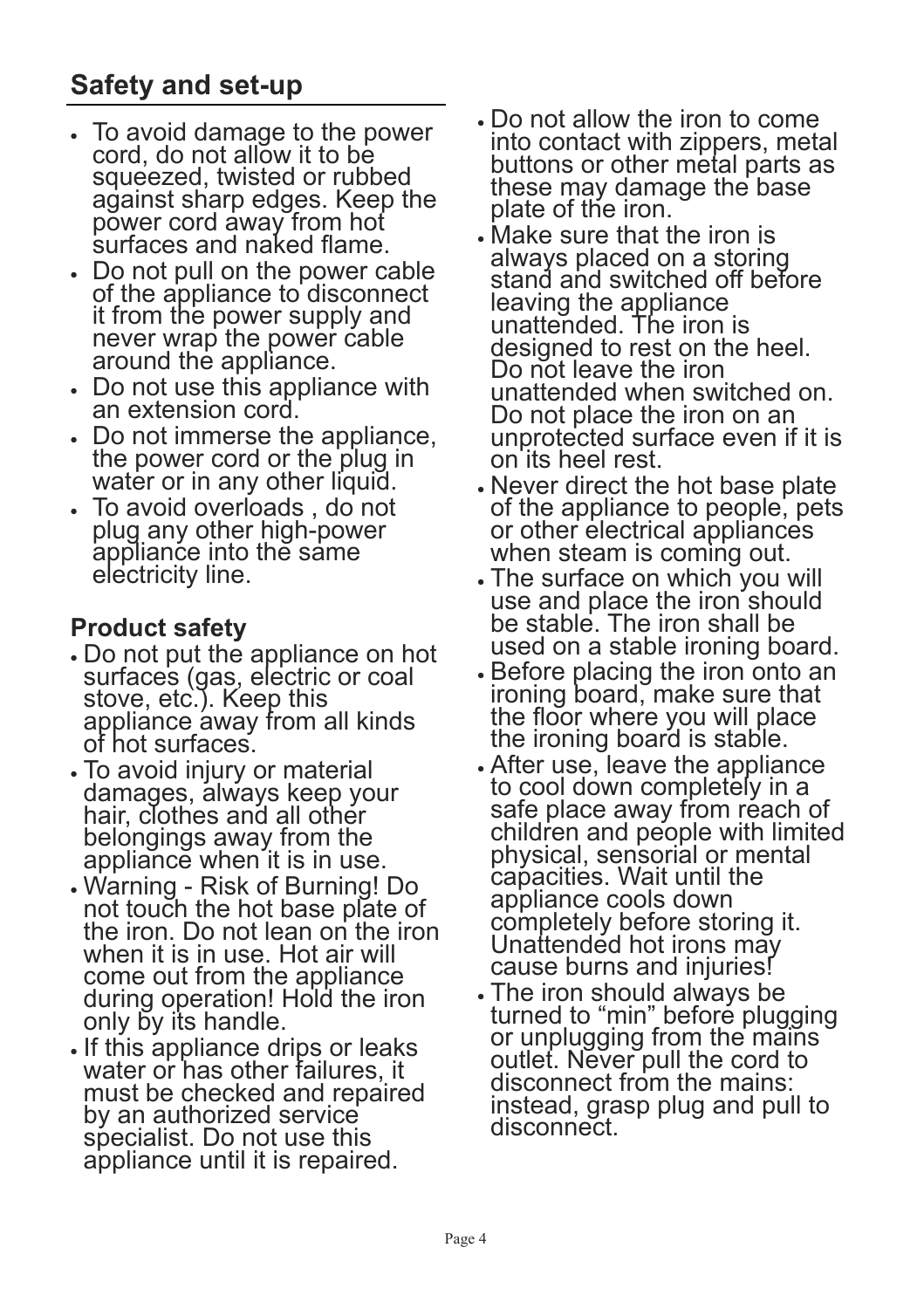- xDo not allow the cord to touch hot surfaces. Allow the iron to cool completely before putting away.
- Do not operate the iron with a damaged cord or if the iron has been dropped or damaged. To avoid the risk of electric shock, do not disassemble the iron .take it to a qualified service agent for examination and repair. Incorrect reassembly, can cause a risk of electric shock when the iron is used.
- **Burns can occur from torching** hot metal parts, hot water or steam, use caution when you turn a steam iron upside downthere may be hot water in the reservoir.
- If the iron is not operating normally, disconnect from the power supply. And contact the nearest authorized service agent.

# **Intended use**

• Use the iron only for its intended use. This appliance is intended for household use only.

# **Child safety**

- xDanger of suffocation! Keep all the packaging materials away from children.
- $\boldsymbol{\cdot}$  This appliance is not intended. for use by persons (including children) with reduced physical, sensory or mental capabilities or lack of experience and knowledge, unless they have been given supervision or instruction concerning the use of the appliance by a person responsible for their safety.
- xChildren should be supervised to ensure that they do not play with the appliance.
- xWhen the appliance is in use or left to cool down, keep children away from the device and its power cord.
- Ensure that children can not touch the hot iron and that they can not pull on the mains wire.

| Ensure that packing        |
|----------------------------|
| material is disposed of in |
| a responsible manner       |
| and that any plastic       |
| bags are cut up to         |
| prevent children playing   |
| with them and              |
| accidentally suffocating.  |
|                            |

| Record in the space below the listed information |  |
|--------------------------------------------------|--|
| for future reference.                            |  |

SERIAL NUMBER……………………………..

DATE OF PURCHASE………………………..

PURCHASED FROM…………………………..

…………………………………………………...

Please register your product at

# www.defy.co.za

DEFY APPLIANCES (PTY) LTD P.O.BOX 12004 JACOBS DURBAN 4026 SOUTH AFRICA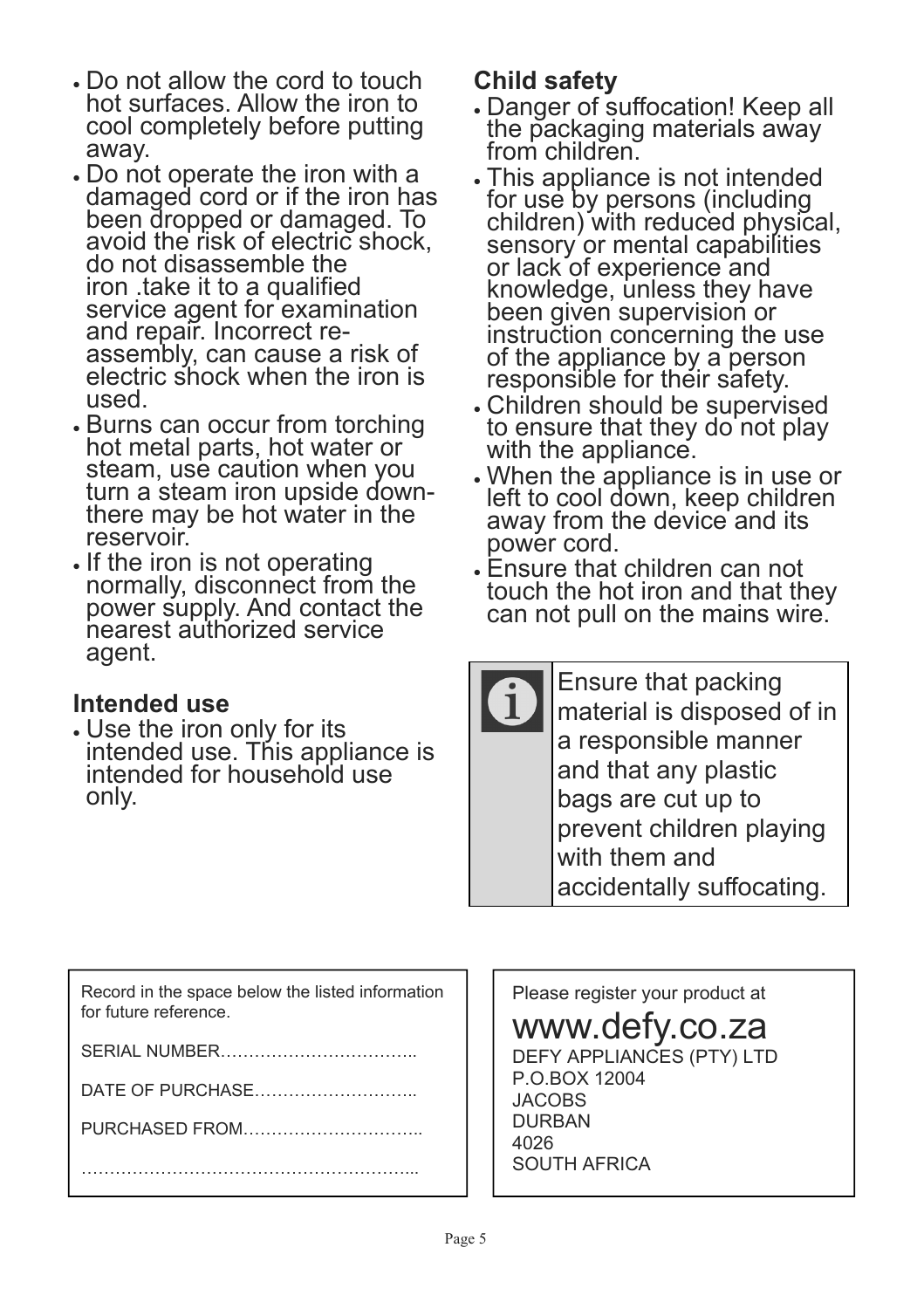#### **Preparation 2**

#### **Initial use**

1. Remove all package materials, labels and protective foil and dispose of them in accordance with the applicable legal regulations.

2. Please clean the outer parts of the appliance as described in the section "Cleaning and Maintenance".

3. Place the appliance on an even, stable, dry and non-slip surface.

Prior to initial use, fill twice and vaporize to remove the manufacturing residues. Meanwhile, use shock steam button (8) frequently.

| During first use a light odor may<br>arise from the iron or you may<br>see white sediments coming out<br>of the soleplate holes. After<br>performing the vaporizing<br>process twice, the odours and<br>sediments will disappear. Water<br>droplets may also form within the<br>water reservoir: this is normal. |
|------------------------------------------------------------------------------------------------------------------------------------------------------------------------------------------------------------------------------------------------------------------------------------------------------------------|
| <b>WARNING:</b> When your iron is<br>filled with excessive water, it may<br>overflow. To avoid this, when you<br>hold your iron horizontally, make<br>sure that the level of water in the<br>appliance does not exceed the<br>MAX. line.                                                                         |

#### **Ironing tips**

- In order to learn the appropriate ironing temperature to be used for the garment, always read the care label on your garment before setting the temperature.
- As the iron gets warmer in a shorter time compared to the time elapsing to cool it down, synthetics, silks and other fabrics alike should be ironed at the beginning by using lower temperature settings.
- If the garment is made of a blend of different fabrics, always start ironing by using the lowest temperature setting first.
- Silk and other textiles which tend to brighten must be ironed on the reverse side. Velvets and other lustrous fabrics must be ironed under little pressure and in one direction only. Always keep the iron moving during ironing.
- Do not use the steam function when ironing colored silk clothes. This may cause stains.
- Garments made of 100% pure wool can be ironed using steam. Preferably set the temperature control button to the MAX setting and lay a dry towel between the garment and the iron.
- Ironing wool garments can cause them to 'shine'. It is therefore recommended to iron such garments inside out.
- Iron your garments which require a low temperature first and then those requiring high temperatures. If the temperature is reduced when the appliance has a high temperature setting, it might be necessary to wait for 3 to 4 minutes for the heat to come down to the set level.



**WARNING:** Never iron on metal parts, such as zippers, rivets, or metal buttons as they could damage the base plate of the iron. Always iron around these metal parts.

## **Energy saving To save energy**

- Always use an appropriate temperature setting. If you do not know the appropriate temperature setting, start from the lowest setting and increase the temperature until the fabric is ironed well.
- For best ironing results, try to use the steam at intervals. Using steam continuously will cause more surplus humidity on your garments which may lead to re-creasing of your garments.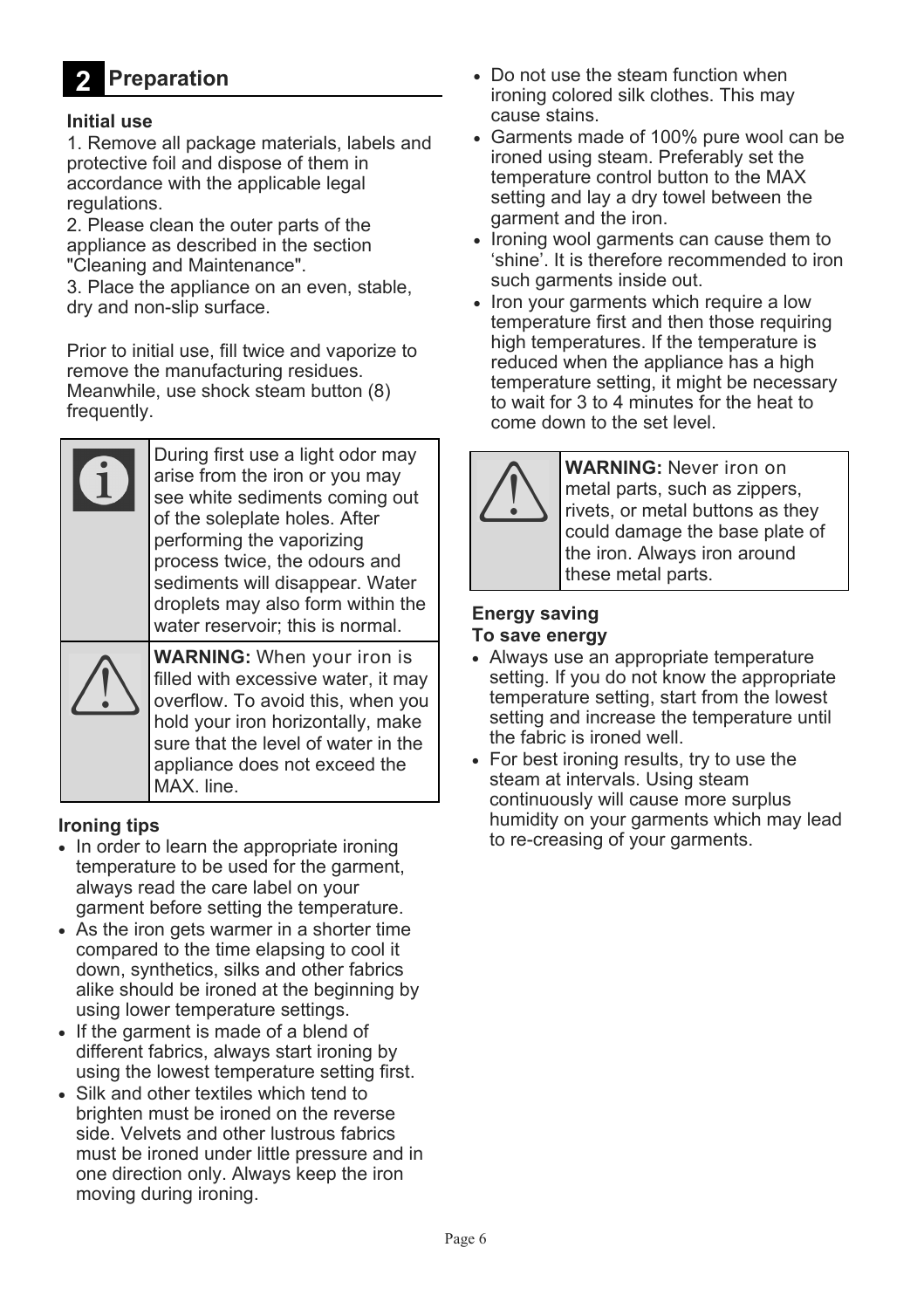## **Refilling the water reservoir**

1. Unplug the appliance.

2. Fill the water cup provided with the appliance.

3. Open the water refill lid (6) and fill the appliance with water up to MAX level.

4. Close the water refill lid (6).



Your appliance is designed for use with tap water. If your tap water is excessively hard, we recommend you to use a mixture of tap water with potable water.

## **Setting the temperature**

1. After the appliance is plugged in, set the temperature according to the type of your fabric by turning the temperature adjustment knob in clockwise direction.

Thermostat indicator light (10) will light up.

2. When the appliance reaches the set temperature, thermostat indicator light (10) will switch off and the appliance is ready to use.

## **Temperature and steam settings table**

When setting the temperature of the appliance, refer to the following table.

| <b>Fabric Type</b> | <b>Temperature</b><br>Setting | <b>Steam Setting</b> |
|--------------------|-------------------------------|----------------------|
| Synthetic          |                               | Without steam        |
| Silk               |                               | Without steam        |
| Woolen             |                               | Without steam        |
| Cotton             |                               | With steam           |
| Linen - Jean       | Max                           | With steam           |

|  | If you don't know the fabric of<br>your garment, first iron an<br>invisible part of your garment and<br>determine a correct ironing<br>temperature for it.                                          |
|--|-----------------------------------------------------------------------------------------------------------------------------------------------------------------------------------------------------|
|  | In order to prevent bright stains<br>that may form on synthetic<br>fabrics such as silk, iron on the<br>reverse side of the fabric. To<br>prevent stain formation, do not<br>use the spray feature. |



**WARNING:** Read the care label on your garment before setting the temperature of the iron.

Do not fill the water tank with perfume, vinegar, laundry starch, lime removers or other products or chemicals which facilitate the ironing process.

## **Steam ironing**

- 1. Fill the water reservoir.
- 2. Set the appropriate temperature with the temperature adjustment knob (3)



**WARNING:** For ironing with steam, temperature adjustment knob should be at "•••" or "max" position.

**WARNING:** Set the temperature adjustment knob to a position wh<sup>"</sup> $\overline{\langle 1 \rangle}$ " the steam symbol will be between the range.

## **Shock steam**

1. Fill the water reservoir.

2. Set the temperature adjustment knob (3) to steam range by turning it in the clockwise direction.

- Thermostat indicator light (10) will light up.

3. When the appliance reaches the set temperature, thermostat indicator light (10) will switch off.

4. After the thermostat indicator light (10) switches off, you can iron the garments with a powerful shock of steam by pressing the



**WARNING:** If this process is maintained for a prolonged time water may come through the soleplate (4) together with steam.

**WARNING:** In order to use the shock steam feature the thermostat indicator light (10) should be switched off.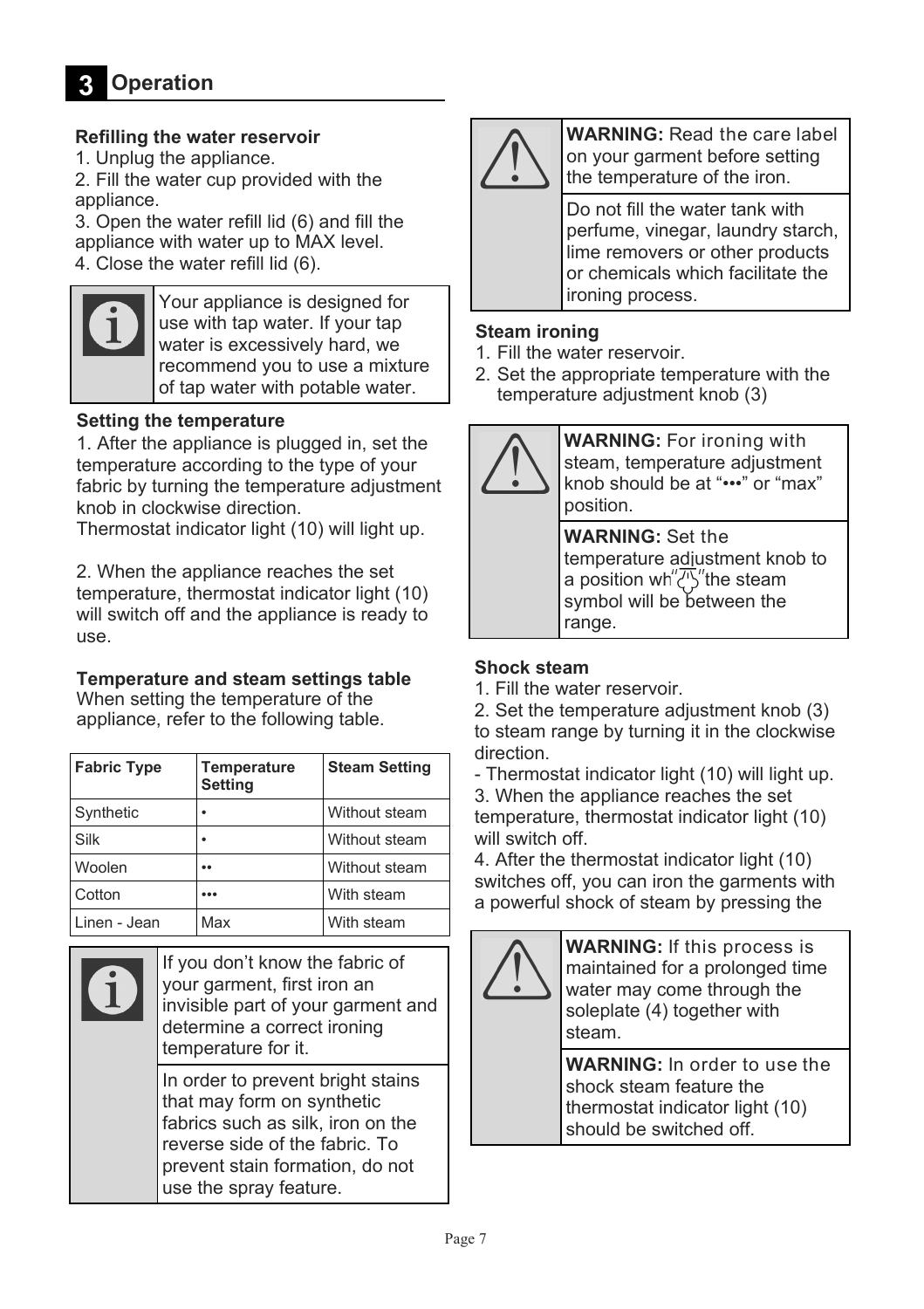# **Vertical steam**

You can also use the shock steam in upright position. You can apply steam to your curtains and your garments on the hanger with the steam you will get by pressing the shock steam button (8). Hold the appliance 15-30 cm away from the garment and curtains.



**WARNING:** During the ironing if the thermostat indicator light (10) switches on, before proceeding with the shock steam process wait for the light to switch off.

**WARNING:** Never direct the steam to clothes on people or garments on pets.

# **Spraying water**

- 1. Fill the water reservoir.
- 2. Set the temperature.
- 3. Press the water spraying button (9) to spray water.



You can easily remove creases using the water spraying feature.

# **Dry ironing**

In order to make dry ironing, set the steam setting button (8) to the OFF " $\mathcal{R}$ " position.



Having water in the appliance would be advantageous; you may use the water spraying button (9) when necessary.



**NOTE:** For the best steam quality, do not use more than three successive bursts each time. Several pumping actions are needed to activate this function.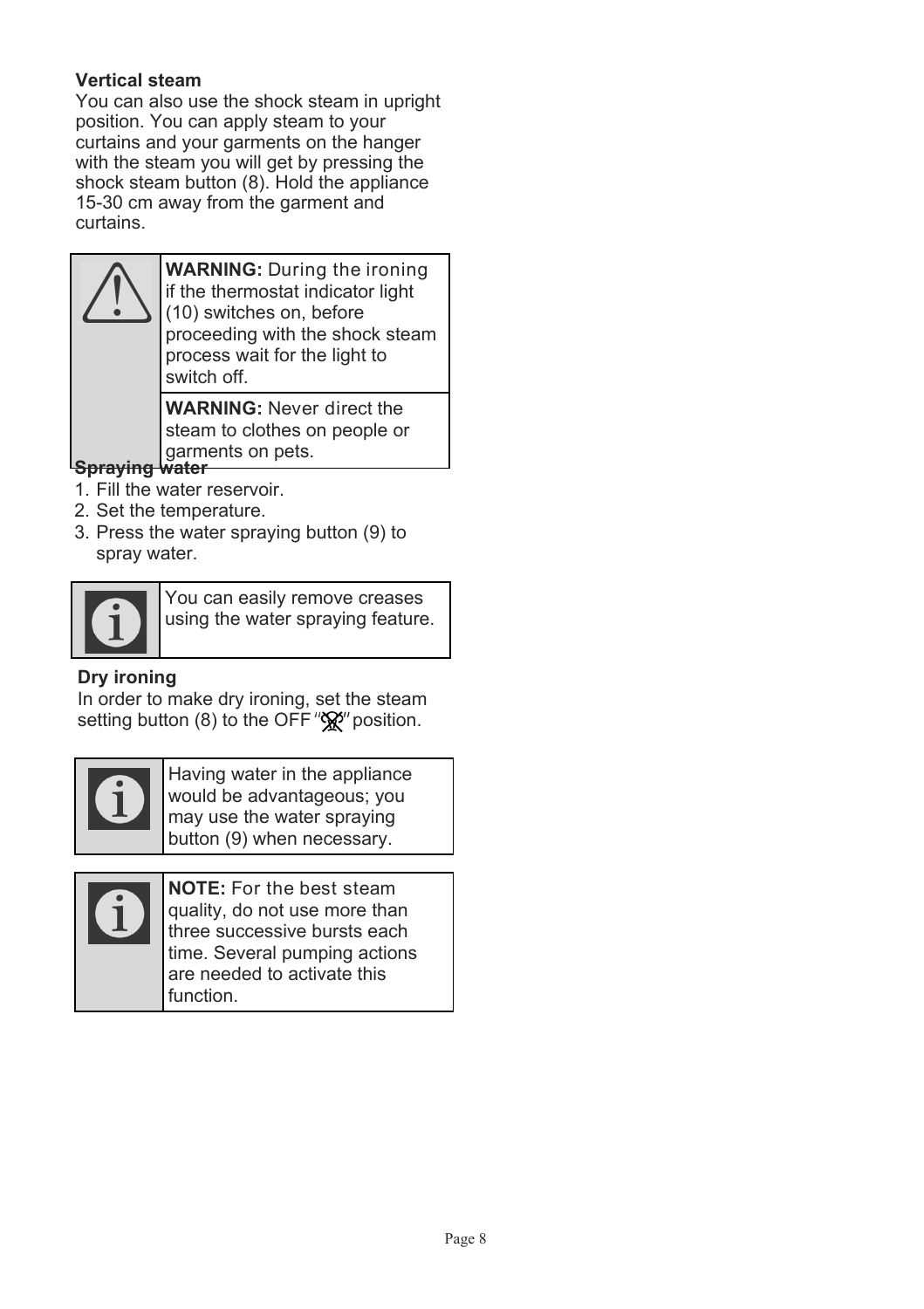#### **Cleaning & maintenance 4**

# **Cleaning**

1. Switch off and unplug the appliance before each cleaning process.

2. Wait until the iron cools down completely.

3. Use a slightly damp cloth to clean the outer surface of the iron, then wait until the iron dries completely.

4. Wipe the sediments and residues on the base plate with a slightly damp cloth and soft, nonabrasive liquid cleaner as necessary.



**WARNING:** When you have finished ironing, unplug the appliance. Drain the water in the reservoir. Drain the water in the reservoir by opening the refill cover **F** and tilting the iron to the front.

**WARNING:** Never use gasoline, solvent and abrasive cleaning agents or a hard brush to clean this appliance.

## **Lime removing feature (Self-Clean)**

Lime removal function cleans the lime particles accumulated in the steam generator reservoir of the appliance. Use this function once in every 2 to 3 weeks. If the tap water is very hard (if lime particles fall down from the soleplate (4) of the appliance), use the lime removal function more frequently.

- 1. Unplug the appliance.
- 2. Refill the appliance with water.
- 3. Plug in the appliance and set the temperature adjustment knob (3) to max. by turning it in the clockwise direction.
- 4. When the thermostat indicator light (10) switches off, unplug the appliance.
- 5. Keep the appliance in a horizontal position over the sink and shake the appliance while pressing and holding the lime removal button (7). Continue until the water in the reservoir is depleted.
- 6. After the reservoir becomes fully empty, release the lime removal button (7).
- 7. If there is still sediment, repeat this process.
- 8. Following the lime removal process, let the appliance cool in the upright position. After the appliance cools down, wipe off the soleplate (4) with a cloth.

#### **Caution**

Do not add vinegar etc. and other lime removing substances into the water tank.

#### **Storage**

- If you do not intend to use the steam iron for a long time, please store it responsibly.
- Make sure that the iron is unplugged and cooled down completely before storing it.
- Empty the water reservoir.
- Please keep the steam iron and its accessories in their original packages.
- Store them in a cool and dry place.
- Make sure that the appliance is stored in a place out of the reach of children.

#### **Handling and transportation**

- During handling and transportation, carry the appliance in its original packaging. The packaging of the appliance protects it against physical damages.
- Do not place heavy loads on the appliance or the packaging. The appliance may be damaged.
- Dropping the appliance will render it nonoperational or cause permanent damage.

#### **Environmental note**

This appliance has been made from high quality materials and parts which can be reused and are suitable for recycling.

Do not dispose of the appliance with normal household waste at the end of its service life. Consult your local authorities for disposal information and facilities available.

#### **Help protect the environment by recycling used appliances.**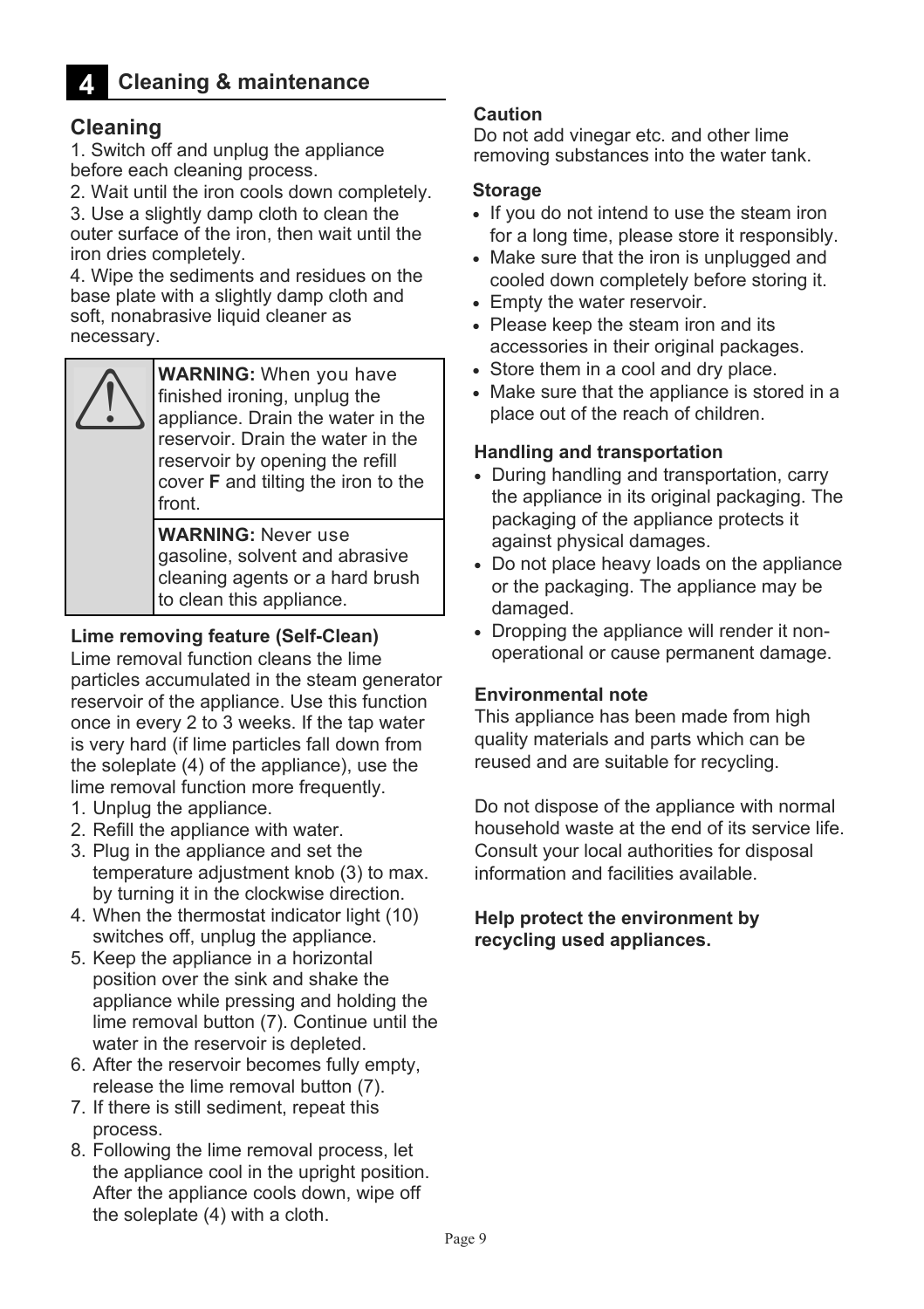## **Although the iron is plugged in, base does not heat up.**

- x *The appliance may be improperly connected. >>> Check the plug and power cable of the iron.*
- x *The temperature setting button may be at the Min. position. >>> Turn the temperature setting button up to the steam sign.*

#### **Iron does not generate steam.**

- x *Water reservoir may not contain a sufficient amount of water. >>> Fill the water reservoir with water up to Max level.*
- x *The steam adjustment button may be at the "0" position. >>> Turn the steam adjustment knob to the steam position.*  **Shock Steam – Vertical Steam does not**

# **function.**

x *These functions may have been used too frequently in a very short period of time. >>> Keep ironing at a horizontal position and wait for a while before using the shock steam function again. >>> Soleplate (4) may not be hot enough. Turn the Temperature adjustment knob (3) in the clockwise direction up to the steam sign. Seat the appliance in a vertical position and wait for the soleplate to heat up.* 

## **Water drops fall down onto the fabric during ironing.**

- x *You may not have fully closed the water refill lid . >>> Close the water refill lid completely.*
- x *You may be using the shock steam at temperature level • or ••. >>> Increase the temperature level*

# **Sediments and particles drop off from the base during ironing.**

x *If the water you use for your iron is too limy, such sediments may form. >>> Use the self-clean function once and repeat if necessary. In your next ironing session, fill the water reservoir of the appliance with a mixture of tap water and potable water.* 

## **The appliance drops water after it cools down or is stored.**

x *You may have left the iron in a horizontal position while there is water in its reservoir. >>> Empty the water reservoir.* 

## **Stains on the soleplate.**

x *Wet garments might have been ironed and the iron base has lime stains. >>> After the appliance cools down to a satisfactory level, wipe the soleplate with a microfiber knitted or cotton cloth soaked in vinegar.* 

#### **Iron emits an odor or smoke**

Iron gives off an odor when switched on for the first time. Oils used during manufacture need to be burnt off allow ten minutes for odor to disappear.

#### **Iron does not heat**

The iron should be plugged into a 230 Volt, AC electrical outlet only. The temperature dial must be set at the desired temperature.

#### **Iron does not steam**

The water tank many be empty. Add water as per instructions on page 7. Allow the iron to heat, and then set the steam dial to the steam setting.

#### **Burst of steam feature does not work**

The water tank must be at least 1/4 full .Temperature must be set to steam position. Iron should be in the horizontal position. Prime pump briefly. Allow a short pause between shots. Be sure to fully depress the burst of steam button.

## **Spray mist feature does not work**

The water tank must be at least 1/4 full. Fill the iron as described in the section "how to fill the water tank".

#### **Iron is leaking**

The variable steam dial must be set on low until the iron is hot. The temperature setting is too low to produce steam. If the burst of steam is used too much, allow iron to reheat.

#### **Technical data**

**Power supply:** 220-240 V~, 50-60 Hz **Power consumption:** 1460W - 1750W Technical and design modifications reserved.

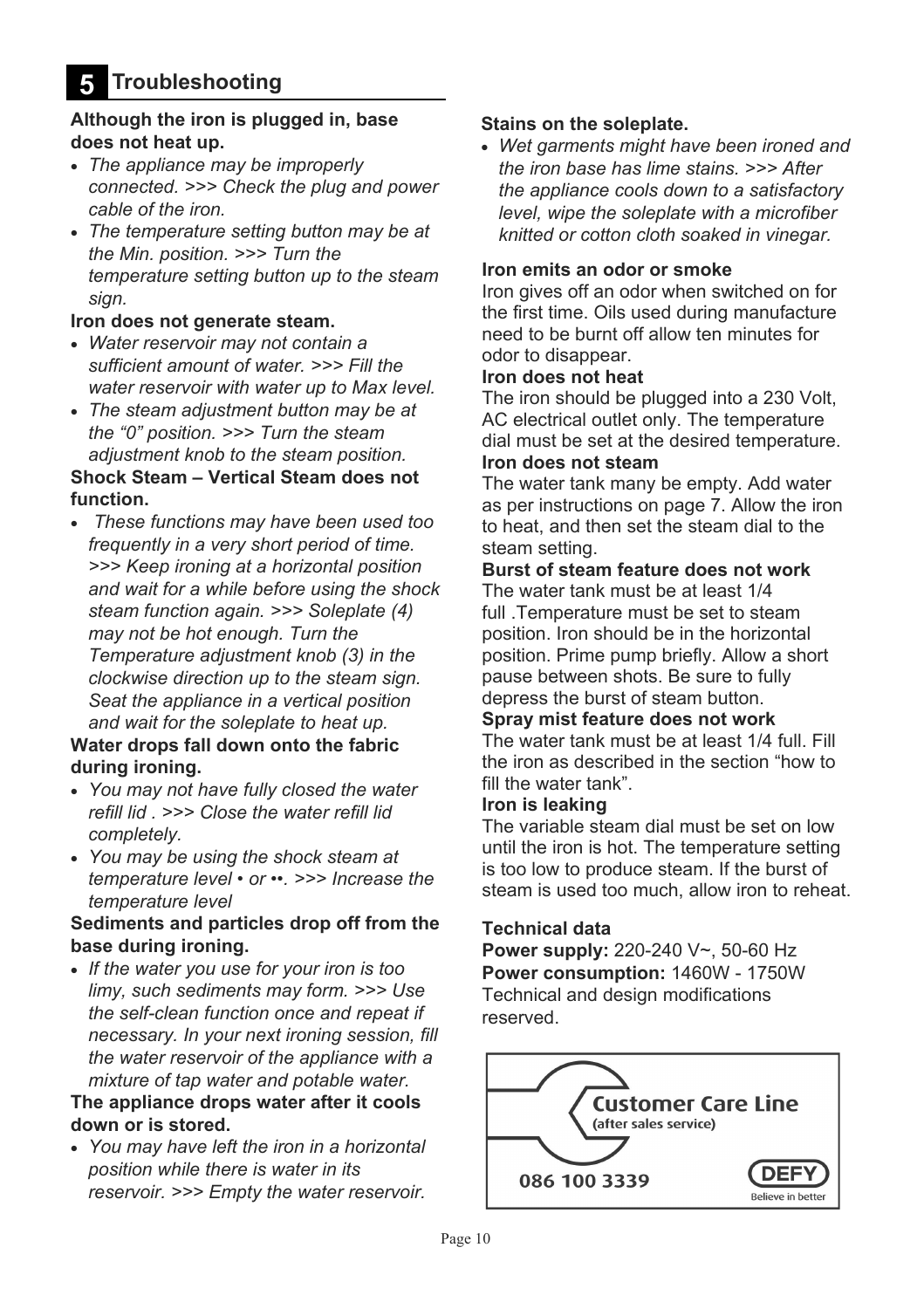#### **Branches 6**

**If you have followed the instructions and still have a problem, contact the customer care line on 086 100 3339. They will be able to advise you on any aspect of the appliance.**

#### **South African Branches:**

#### **BLOEMFONTEIN**

Unit Number 5 Monument Business Park 50 Monument Road Oranjesig, Bloemfontein Bloemfontein.Service@defy.co.za

#### **CAPE TOWN**

5A Marconi Rd. Montague Gardens, 7441 CapeTown.Service@defy.co.za

#### **DURBAN**

135 Teakwood Road, Jacobs, Durban, 4052 Durban.Service@defy.co.za

#### **EAST LONDON**

Robbie de Lange Road, Wilsonia, East London, 5201 EastLondon.Service@defy.co.za

#### **GAUTENG, MIDRAND**

127 15th Road, Cnr Pharmaceutical &15th Rd, Midrand, Gauteng Gauteng.Service@defy.co.za

#### **POLOKWANE**

87 Nelson Mandela Drive, Superbia 0699 Polokwane.Service@defy.co.za

# **PORT ELIZABETH**

112 Patterson Road, North End, Port Elizabeth 6001 PortElizabeth.Service@defy.co.za

#### **Sub-Saharan Africa branches:**

#### **ZAMBIA: SOUTHGATE INVESTMENTS LTD**

Plot 1606, Sheki Sheki Road P.O. Box 33681 Lusaka, 10101, Zambia Tel: +260 0211 242332/3 Fax: +260 0211 242933 sgiservicecentre@microlink.zm

#### **NAMIBIA: ATLANTIC DISTRIBUTORS (PTY) LTD**

10 Tienie Louw Street, Northern Industrial Area P.O. Box 21158, Windhoek, Namibia Tel: (061) 216162 Fax: (061) 216134 atlantic@mweb.com.na

#### **ZIMBABWE: TRADECOMAFRICA**

Trade Com Africa, 183 Loreley Crescent Msasa, Harare, Zimbabwe Tel: +263 4 486165/6 Cell: +263 772 469010 Cell: +263 772 469011

#### **BOTSWANA: RAY MORGAN AGENCIES**

RMA Service Centre, Plot 48, East Gate Gaborone International Commerce Park Kgale View, Gaborone Botswana Tel: +267 390 3996 / 390 3912 Fax: +267 318 7376 Cell: +267 7134 6539 service@rma.co.bw; raja@rma.co.bw

#### **SWAZILAND: LYNDS DISTRIBUTORS**

P.O Box 716, Mbabane, Swaziland, H100 Tel: (00268) 2515 4310/8 Fax: (00268) 2518 4318

#### **MOZAMBIQUE: COOL WORLD. LDA**

Rua da Resistencia No. 97B R/C Cell: +258 84 44 61 234 coolworldlda@hotmail.com Nosso Show Room Av: da Industrias, Parcela No.735 \* 735A Machava, Maputo

## **OTHER AREAS ARE SERVICED BY OVER 200 AUTHORISED SERVICE AGENTS. PLEASE CONSULT THE CUSTOMER CARE LINE ON 086 100 3339 FOR DETAILS.**